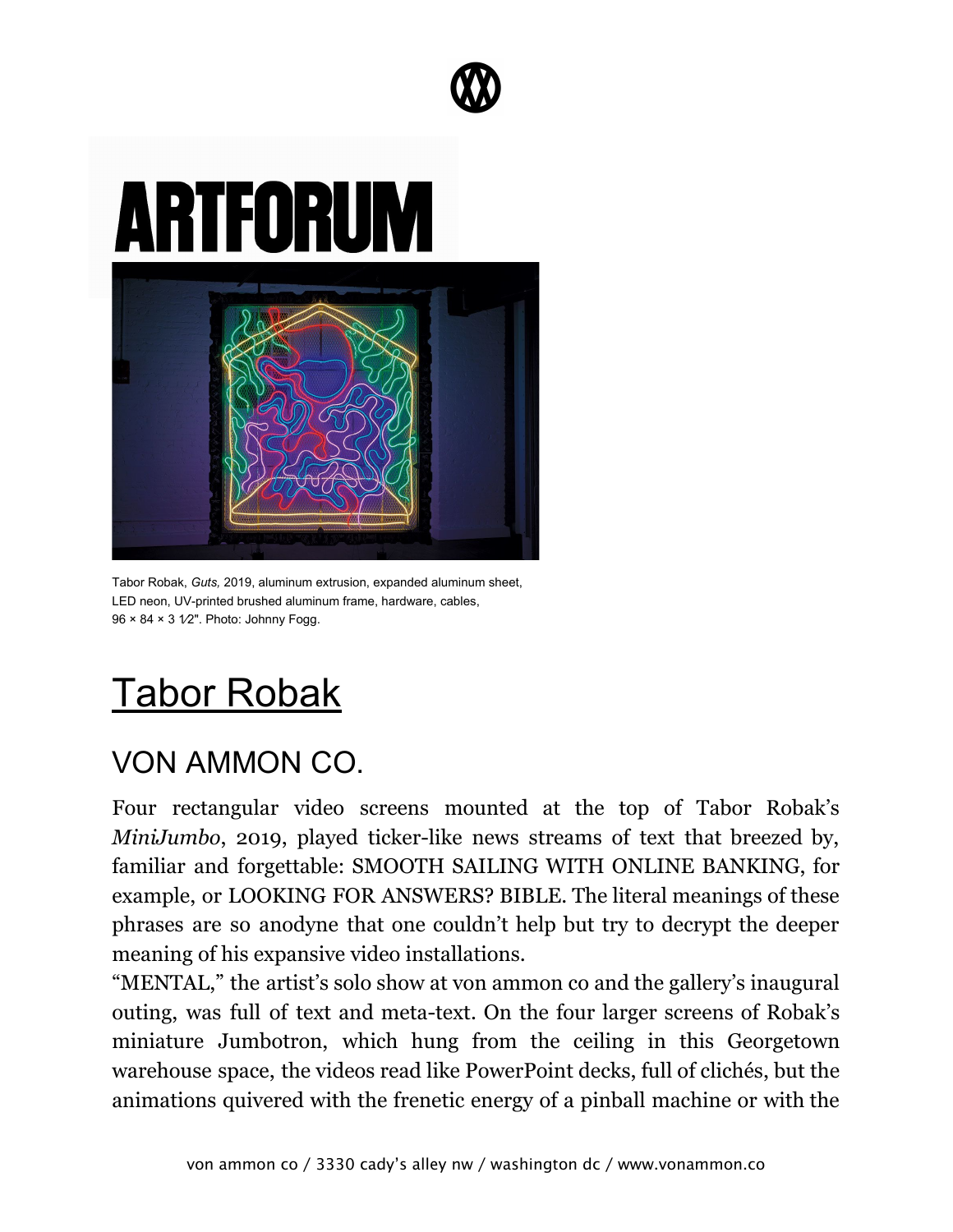

throb of creative anxiety. UP AND COMING ARTS DISTRICT TIME, read one bubble-lettered phrase, which appeared for a split second over a bar chart before the screen transitioned like a TV ad to another message of corporate enthusiasm intended to paper over despair and inequity.

*Cheap-O-Zest*, 2019, an acrylic print over an LED light box, depicted a pill-shaped bottle in which energized particles floated in double-helix formation, referencing imagery associated with anti-depressants and energy beverages alike. It even targeted children, like the worst sort of pharma ad, with cartoon fish swimming through the drink. (Industry sells us on our insufficiencies from an early age.) Advertisements were the explicit subject of *Buzzsaw*, 2019, in which an LED-hologram fan—a cheap toy, the kind that can be purchased at a carnival or on the boardwalk—flashed generic logos offering services and products ranging from cryptography and military logistics to mass production and lab-grown meat.

"MENTAL" reflected the dark undercurrents of late capitalism. Robak is not the first to unravel this theme, but speculative science fiction is gentle compared to reality. Consider the dystopian videos that trend on YouTube channels intended for children—videos of the cartoon Peppa Pig distorted by bots into disturbing, auto-generated narratives—explored in depth by James Bridle, among other writers. Robak's critique is more specifically attuned to how capitalism elicits feelings of frustration and ambivalence in the field of contemporary art. He sprinkles just enough hints throughout his well-crafted animations to show his cards: Stray words and phrases such as DON'T STOP UNTIL YOU'RE ALONE seem to reveal his own misgivings as an artist. Robak operates like a dark-web Nam June Paik, attuned to and appreciative of the byways underneath the Internet Superhighway, an underworld framed by Cialis ads and Turing tests.

Robak's show also betrayed some concerns about the state of art—the messages that art sends and those that it encodes. In *Piggy*, 2019, one screen depicted Bitcoin tokens flying over a hypnotic video of abstract fractal imagery; a news ticker at the top of the installation streamed conflicting messages about status and anxiety, ranging from a list of cannabinoid products (CBD HAIRSPRAY, for instance) to hyped-up mantras (BAD TO THE BONE). *Neuron*, 2019, a four-channel installation of lava lamp-type